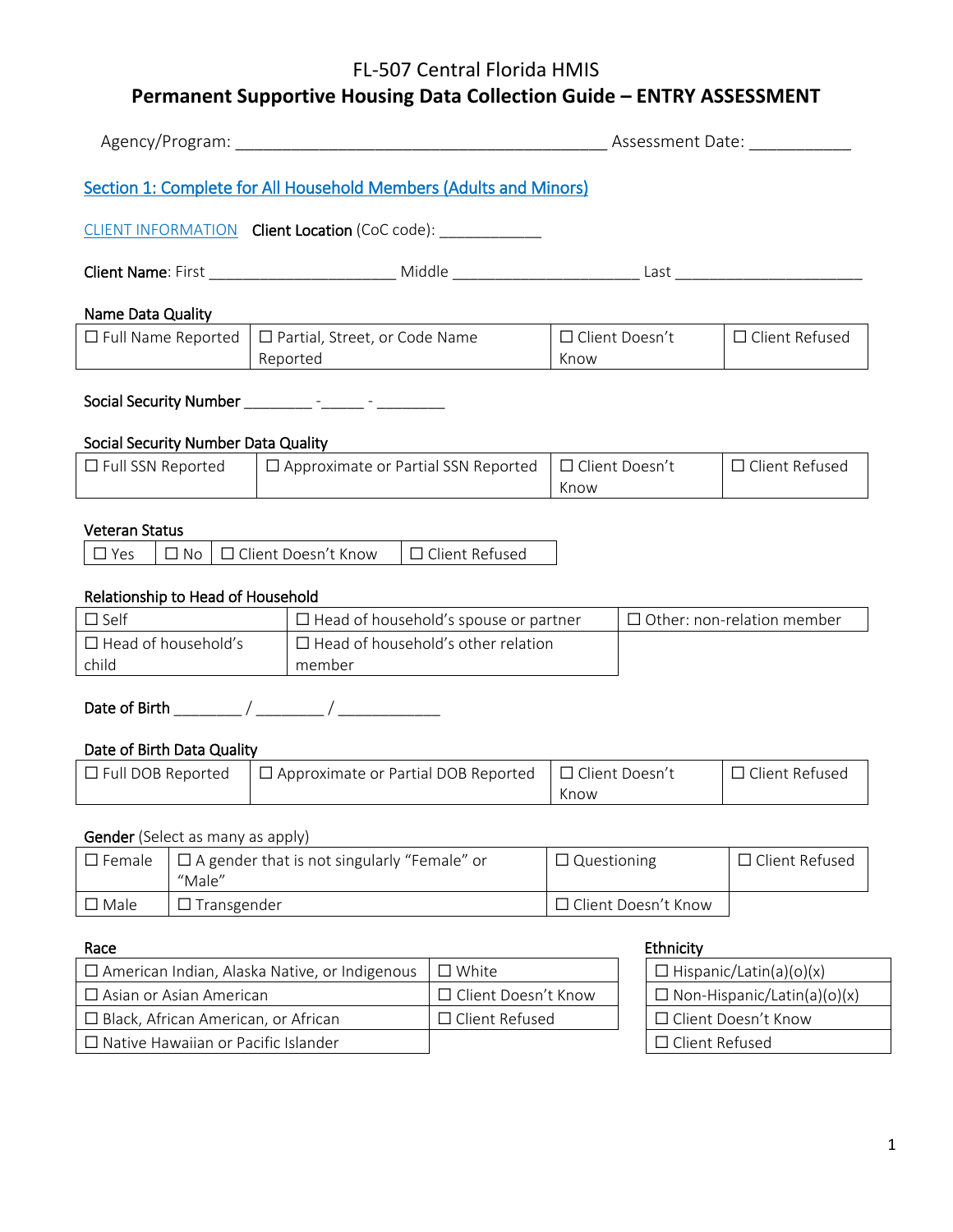## FL-507 Central Florida HMIS **Permanent Supportive Housing Data Collection Guide – ENTRY ASSESSMENT**

### DISABILITY INFORMATION

### Does the client have a Disabling Condition?

| $\Box$ Yes | $\Box$ No | □ Client Doesn't Know   □ Client Refused |  |
|------------|-----------|------------------------------------------|--|
|------------|-----------|------------------------------------------|--|

*If yes, check all that apply and indicate whether it is long-continued and indefinite duration and substantially impairs ability to live independently.*

| <b>Disability Type</b>          | duration?     | Long-continued/indefinite |
|---------------------------------|---------------|---------------------------|
| $\Box$ Alcohol abuse            | $\square$ Yes | □ No                      |
| $\Box$ Chronic health condition | $\Box$ Yes    | □ No                      |
| $\Box$ Developmental            | $\Box$ Yes    | □ No                      |
| $\Box$ HIV/AIDS                 | $\square$ Yes | □ No                      |
| $\Box$ Mental Health Disorder   | $\Box$ Yes    | □ No                      |
| $\Box$ Physical                 | $\square$ Yes | ∃ No                      |
| □ Substance Use Disorder        | Yes           | Nο                        |

### Connection with SOAR?

| $\Box$ Yes | $\Box$ No | □ Client Doesn't Know   □ Client Refused |  |
|------------|-----------|------------------------------------------|--|
|------------|-----------|------------------------------------------|--|

### HEALTH INSURANCE INFORMATION

### Is the client covered by Health Insurance?

| $\Box$ Yes | $\Box$ No | □ Client Doesn't Know   □ Client Refused |  |
|------------|-----------|------------------------------------------|--|
|            |           |                                          |  |

#### If yes, check all that apply

| Medicaid                           | COBRA                             |
|------------------------------------|-----------------------------------|
| Medicare                           | Private Pay Health Insurance      |
| State Children's Health Insurance  | State Health Insurance for Adults |
| VA Medical Services                | Indian Health Services Program    |
| Employer-Provided Health Insurance | Other:                            |

### Clients' Last Permanent Address:

Street Address: \_\_\_\_\_\_\_\_\_\_\_\_\_\_\_\_\_\_\_\_\_\_\_\_\_\_\_\_\_\_\_\_\_\_\_\_\_\_\_\_\_\_\_\_\_\_\_\_\_\_\_\_\_\_\_\_\_\_\_\_\_

City: \_\_\_\_\_\_\_\_\_\_\_\_\_\_\_\_\_\_\_\_\_\_\_ State: \_\_\_\_\_\_ Zip Code: \_\_\_\_\_\_\_\_\_\_

Address Data Quality:

| $\Box$ Full Address Reported $\Box$ Incomplete or Estimated Address | □ Client Doesn't Know □ □ Client Refused |  |
|---------------------------------------------------------------------|------------------------------------------|--|
|                                                                     |                                          |  |

Last Permanent Address's Start Date: \_\_\_\_\_\_\_\_\_\_\_\_\_\_\_\_\_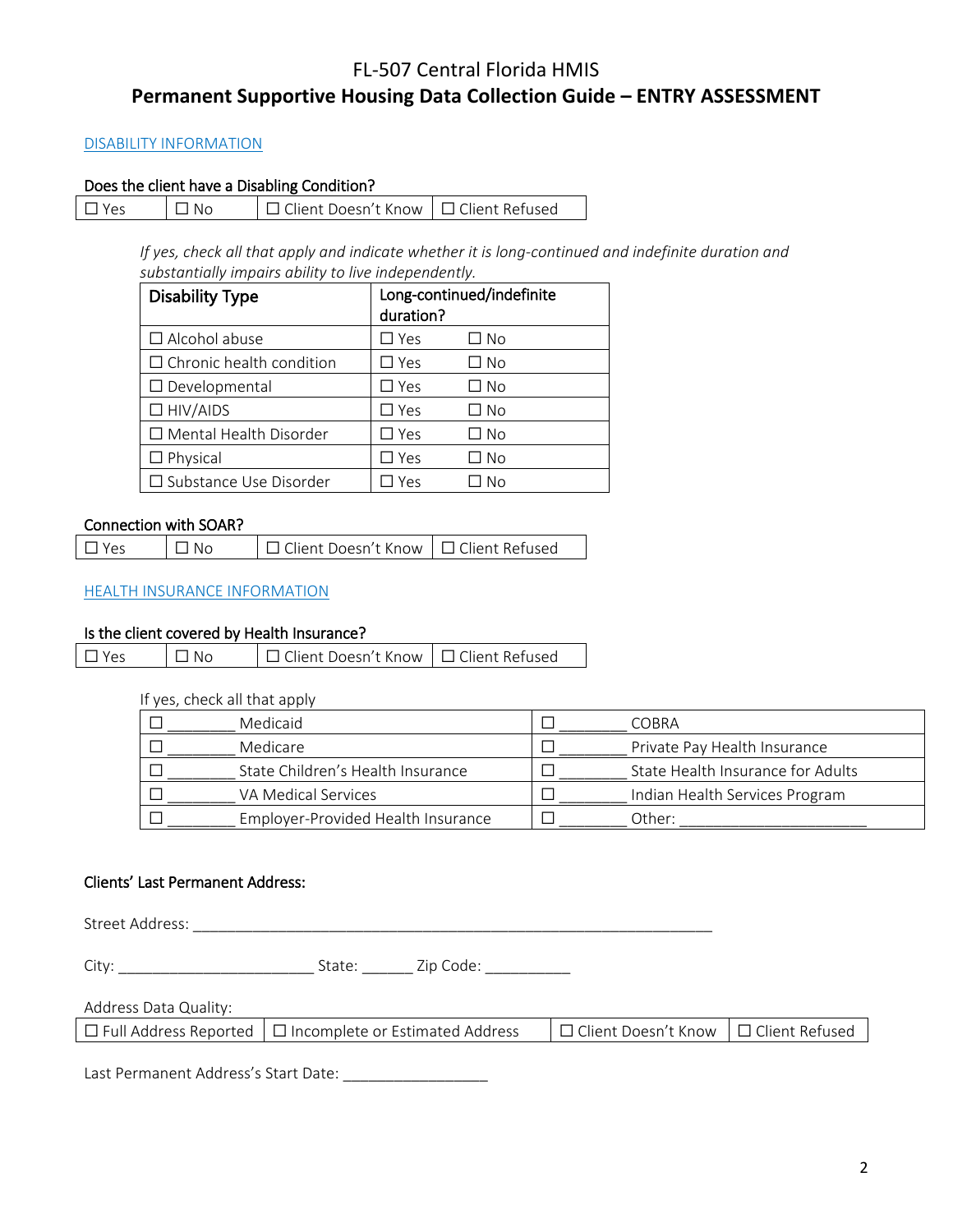**Permanent Supportive Housing Data Collection Guide – ENTRY ASSESSMENT**

Section 2: Complete for Head of Household and All Adults

### HOMELESS HISTORY QUESTIONS

Living Situation (Check where the client stayed last night):

| $\Box$ Place not meant for habitation (e.g., a vehicle, an<br>$\Box$ Rental by client with VASH subsidy<br>abandoned building, or anywhere outside)<br>$\Box$ Emergency shelter, including hotel/motel paid for<br>$\Box$ Rental by client with GPD TIP subsidy<br>with an emergency shelter voucher<br>$\Box$ Safe Haven (ie. Domestic violence shelter or<br>$\Box$ Owned by client, no ongoing housing subsidy |  |
|-------------------------------------------------------------------------------------------------------------------------------------------------------------------------------------------------------------------------------------------------------------------------------------------------------------------------------------------------------------------------------------------------------------------|--|
|                                                                                                                                                                                                                                                                                                                                                                                                                   |  |
|                                                                                                                                                                                                                                                                                                                                                                                                                   |  |
| Immigration sanctuary)                                                                                                                                                                                                                                                                                                                                                                                            |  |
| <b>INSTITUTIONAL SITUATION</b><br>$\Box$ Rental by client, no ongoing housing subsidy                                                                                                                                                                                                                                                                                                                             |  |
| $\Box$ Rental by client with other ongoing housing<br>$\Box$ Jail, prison, or juvenile detention facility<br>subsidy                                                                                                                                                                                                                                                                                              |  |
| $\Box$ Owned by client with ongoing housing subsidy<br>$\Box$ Long-term care facility or nursing home                                                                                                                                                                                                                                                                                                             |  |
| $\Box$ Substance abuse treatment or detox center<br>$\Box$ Permanent housing for formerly homeless person                                                                                                                                                                                                                                                                                                         |  |
| $\Box$ Staying or living in a friend's room, apartment, or<br>$\Box$ Foster care home or foster care group home<br>house                                                                                                                                                                                                                                                                                          |  |
| $\Box$ Psychiatric Hospital or other psychiatric facility<br>$\Box$ Hotel or motel paid for without emergency<br>shelter voucher                                                                                                                                                                                                                                                                                  |  |
| $\Box$ Hospital or other residential non-psychiatric medical<br>$\Box$ Residential project or halfway house with no<br>homeless criteria<br>facility                                                                                                                                                                                                                                                              |  |

### How long did the client stay there (the place they stayed last night)?

| $\Box$ One night or less | $\Box$ One week or more, but less than one | $\Box$ 90 days or more, but less than one year |
|--------------------------|--------------------------------------------|------------------------------------------------|
|                          | month                                      |                                                |
| $\Box$ Two to six nights | $\Box$ One month or more, but less than 90 | $\Box$ One year or longer                      |
|                          | davs                                       |                                                |

### Since what date has the client been literally homeless (streets or shelter) continuously with no gaps?:

### Regardless of where they stayed last night, total # of times (episodes) the client has been on the streets or in an emergency shelter in the past 3 years including today:

| $\Box$ One time  | Three times               | $\Box$ Client doesn't know |
|------------------|---------------------------|----------------------------|
| $\Box$ Two times | $\Box$ Four or more times | $\Box$ Client refused      |

### Total # of months the client has been on the street or in an emergency shelter in the past 3 years (round up):

| $\Box$ 1 (this is the 1st month) $\Box$ 4 months total $\Box$ 7 months total |                                             |                                              | $\Box$ 10 months total $\Box$ More than 12 months |
|------------------------------------------------------------------------------|---------------------------------------------|----------------------------------------------|---------------------------------------------------|
| $\Box$ 2 months total                                                        | $\Box$ 5 months total $\Box$ 8 months total |                                              | $\Box$ 11 months total $\Box$ Client doesn't know |
| $\Box$ 3 months total                                                        | $\Box$ 6 months total $\Box$ 9 months total | $\Box$ 12 months total $\Box$ Client refused |                                                   |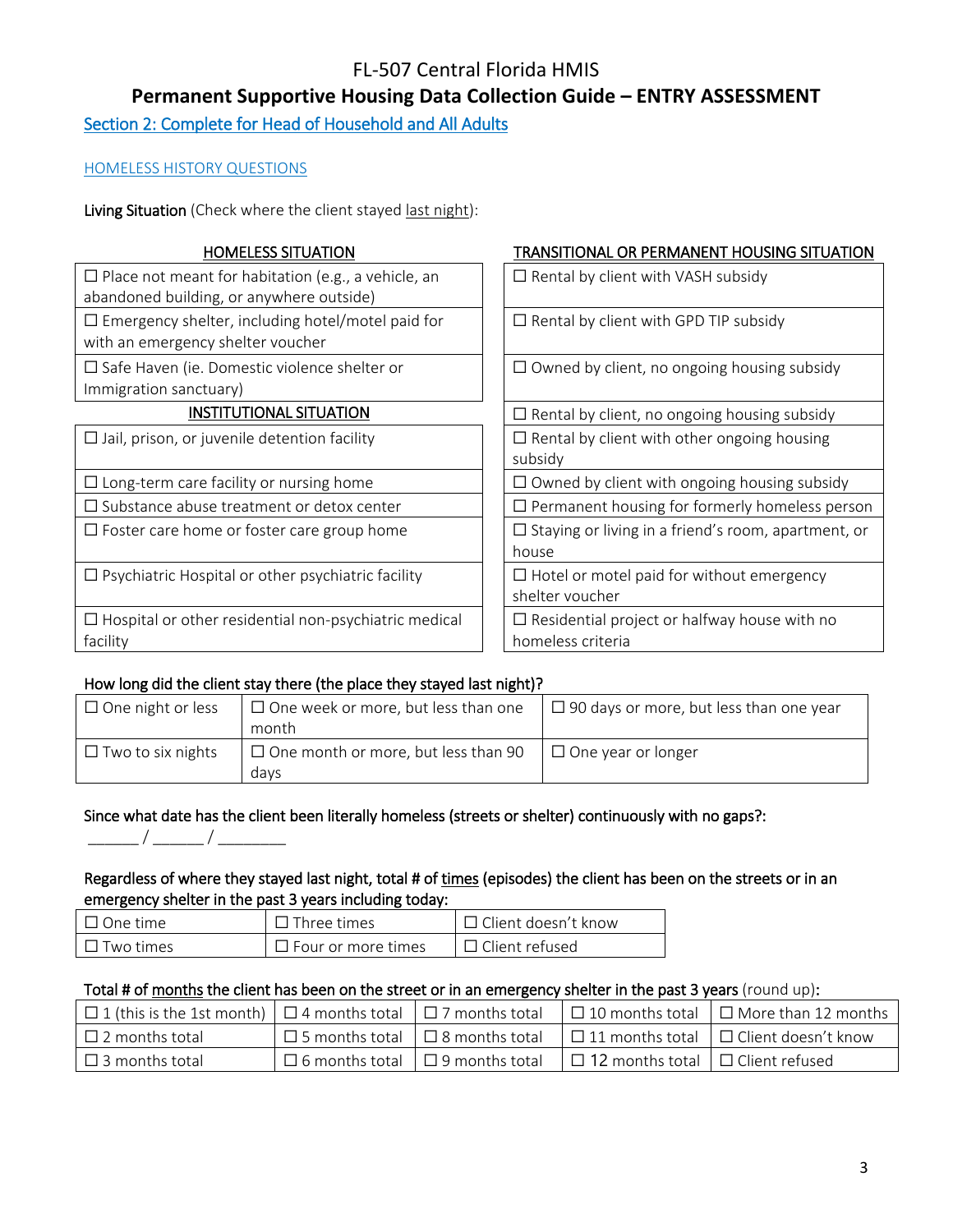## **Permanent Supportive Housing Data Collection Guide – ENTRY ASSESSMENT**

### INCOME INFORMATION

Record each adult's income on their own intake form. If a minor child has income, include it on the HoH's intake.

### Does the client have Income from any source?

| Total Monthly Income: 5<br>∴Client Doesn't Know ∣ □ Client Refused<br>. No<br>$V \cap G$ |
|------------------------------------------------------------------------------------------|
|------------------------------------------------------------------------------------------|

If yes, check all that apply and include amount per month:

| Alimony or other spousal support       | SSI                                          |
|----------------------------------------|----------------------------------------------|
| Child support                          | <b>SSDI</b>                                  |
| Earned income                          | <b>TANF</b>                                  |
| General Assistance                     | Unemployment Insurance                       |
| Other:                                 | VA non-service connected disability pension  |
| Pension or retirement income           | VA service connected disability compensation |
| Private disability insurance           | Worker's Compensation                        |
| Retirement income from social security |                                              |

## NON-CASH BENEFIT INFORMATION

### Does the client have Non-Cash Benefits from any source?

| $\Box$ Yes | $\overline{\phantom{a}}$ $\overline{\phantom{a}}$ No | □ Client Doesn't Know   □ Client Refused |  |
|------------|------------------------------------------------------|------------------------------------------|--|
|            |                                                      |                                          |  |

If yes, check all that apply and include amount per month:

| <b>SNAP</b> | $\sim$<br>TANF<br>Services<br>`hild.<br>$\sim$ red | )ther<br>Services<br>ANF-Funded:" |
|-------------|----------------------------------------------------|-----------------------------------|
| WIC         | Services<br>. ANF<br>rar<br>isnor                  | _Other:                           |

### DOMESTIC VIOLENCE INFORMATION

### Is Client a Survivor of Domestic Violence?

| $\Box$ Yes | $\Box$ No | □ Client Doesn't Know   □ Client Refused |  |
|------------|-----------|------------------------------------------|--|
|------------|-----------|------------------------------------------|--|

If yes, when did experience occur?

| $\Box$ Within the past 3 months | $\Box$ 6 to 12 months ago                         | □ Client doesn't know |
|---------------------------------|---------------------------------------------------|-----------------------|
| $\Box$ 3 to 6 months ago        | $\Box$ More than a year ago $\Box$ Client refused |                       |

### If yes, is the client currently fleeing domestic violence?

| $\Box$ Yes | $\Box$ No | □ Client Doesn't Know   □ Client Refused |  |
|------------|-----------|------------------------------------------|--|
|            |           |                                          |  |

### GENERAL HEALTH STATUS

### What is the client's general health status?

| Excellent | Good                             | Poor                 | $\sim$<br>: Refused<br>$\cup$ lient |
|-----------|----------------------------------|----------------------|-------------------------------------|
| Very Good | $\overline{\phantom{0}}$<br>Fair | Doesn't Know<br>uent |                                     |